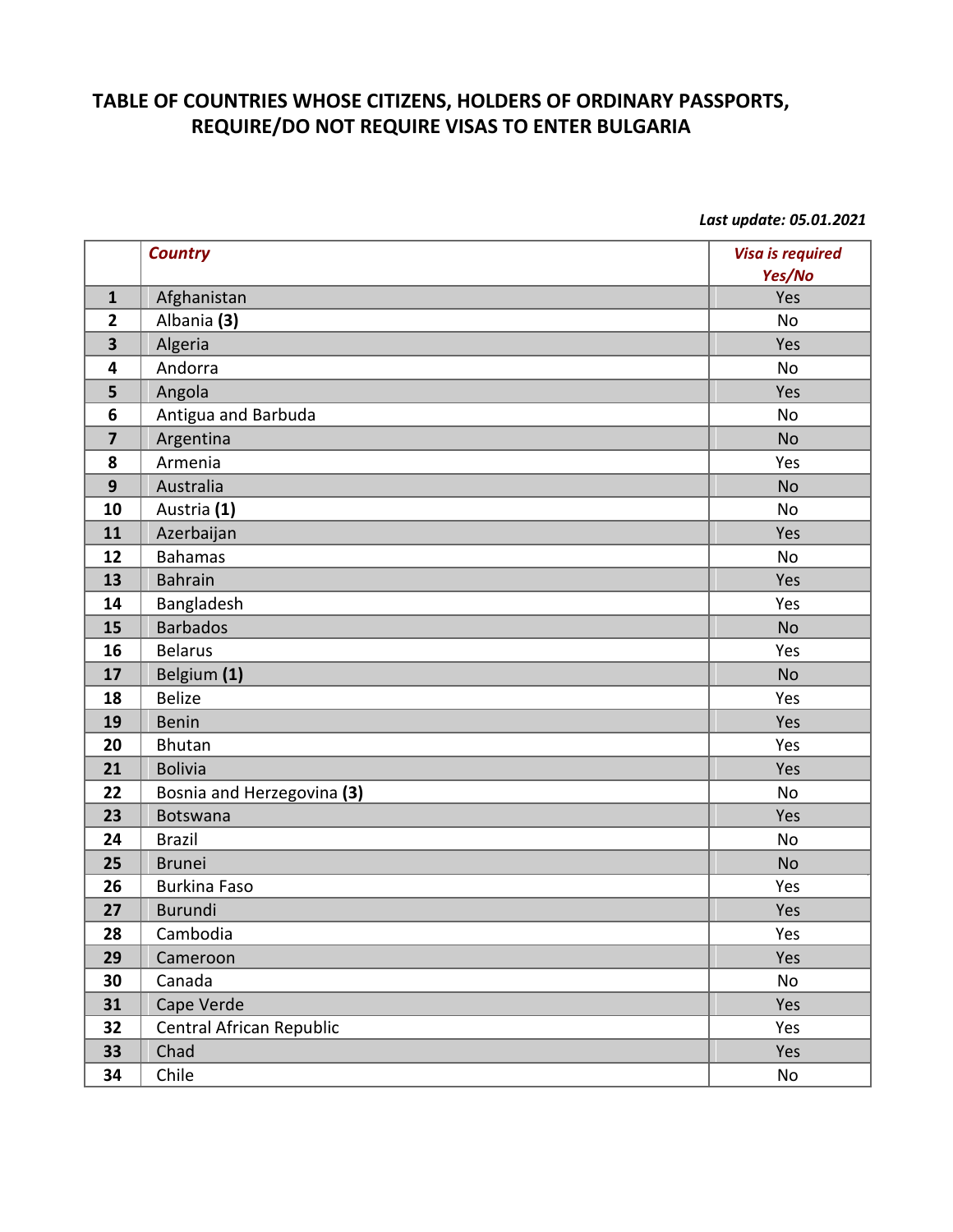| 35       | China, Peoples Republic of (PRC)                            | Yes             |
|----------|-------------------------------------------------------------|-----------------|
| 36       | China, Hong Kong (Special Administrative Region of the PRC) | No              |
| 37       | China, Macao (Special Administrative Region of the PRC)     | <b>No</b>       |
| 38       | Columbia                                                    | <b>No</b>       |
| 39       | Comoros                                                     | Yes             |
| 40       | Congo, Democratic Republic of the                           | Yes             |
| 41       | Congo-Brazzaville                                           | Yes             |
| 42       | Costa Rica                                                  | <b>No</b>       |
| 43       | Cote d'Ivoire                                               | Yes             |
| 44       | Croatia                                                     | No              |
| 45       | Cube                                                        | Yes             |
| 46       | Cyprus (1)                                                  | No              |
| 47       | Czech Republic (1)                                          | <b>No</b>       |
| 48       | Democratic Republic of Korea                                | Yes             |
| 49       | Denmark (1)                                                 | <b>No</b>       |
| 50       | Djibouti                                                    | Yes             |
| 51       | Dominica                                                    | <b>No</b>       |
| 52       | Dominican Republic                                          | Yes             |
| 53       | Ecuador                                                     | Yes             |
| 54       | Egypt                                                       | Yes             |
| 55       | El Salvador                                                 | <b>No</b>       |
| 56       | <b>Equatorial Guinea</b>                                    | Yes             |
| 57       | Eritrea                                                     | Yes             |
| 58       | Estonia (1)                                                 | <b>No</b>       |
| 59       | Ethiopia                                                    | Yes             |
| 60       | Fiji                                                        | Yes             |
| 61       | Finland (1)                                                 | <b>No</b>       |
| 62       | France (1)                                                  | <b>No</b>       |
| 63       | Gabon                                                       | Yes             |
| 64       | Gambia                                                      | Yes             |
| 65       | Georgia (3)                                                 | <b>No</b>       |
| 66       | Germany (1)                                                 | No              |
| 67       | Ghana                                                       | Yes             |
| 68       | Greece (1)                                                  | No              |
| 69       | Grenada                                                     | <b>No</b>       |
| 70       | Guatemala                                                   | No              |
| 71       | Guinea                                                      | Yes             |
| 72       | Guinea-Bissau                                               | Yes             |
| 73<br>74 | Guyana<br>Haiti                                             | Yes<br>Yes      |
|          |                                                             |                 |
| 75<br>76 | Honduras                                                    | <b>No</b><br>No |
| 77       | Hungary (1)<br>India                                        | Yes             |
| 78       | Indonesia                                                   | Yes             |
|          |                                                             |                 |
| 79       | Iran                                                        | Yes             |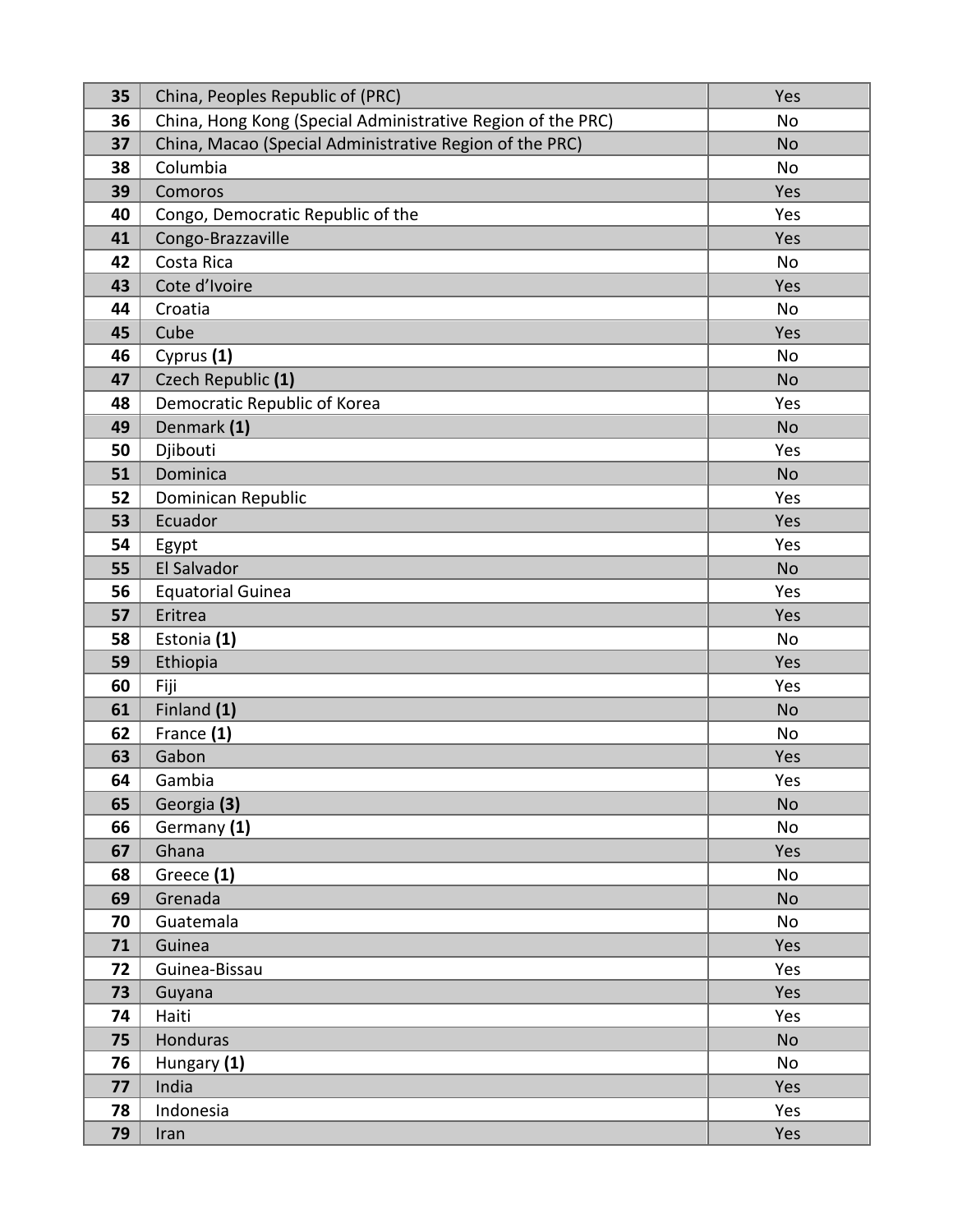| 80  | Iraq               | Yes       |
|-----|--------------------|-----------|
| 81  | Ireland (1)        | <b>No</b> |
| 82  | Island (1)         | <b>No</b> |
| 83  | Israel             | <b>No</b> |
| 84  | Italy (1)          | No        |
| 85  | Jamaica            | Yes       |
| 86  | Japan              | <b>No</b> |
| 87  | Jordan             | Yes       |
| 88  | Kazakhstan         | Yes       |
| 89  | Kenya              | Yes       |
| 90  | Kiribati           | No        |
| 91  | Kosovo             | Yes       |
| 92  | Kuwait             | Yes       |
| 93  | Kyrgyzstan         | Yes       |
| 94  | Laos               | Yes       |
| 95  | Latvia (1)         | <b>No</b> |
| 96  | Lebanon            | Yes       |
| 97  | Lesotho            | Yes       |
| 98  | Liberia            | Yes       |
| 99  | Libya              | Yes       |
| 100 | Lichtenstein (1)   | No        |
| 101 | Lithuania (1)      | <b>No</b> |
| 102 | Luxemburg (1)      | No        |
| 103 | Macedonia (3)      | <b>No</b> |
| 104 | Madagascar         | Yes       |
| 105 | Malawi             | Yes       |
| 106 | Malaysia           | <b>No</b> |
| 107 | <b>Maldives</b>    | Yes       |
| 108 | Mali               | Yes       |
| 109 | Malta (1)          | <b>No</b> |
| 110 | Marshal Islands    | No        |
| 111 | Mauritania         | Yes       |
| 112 | <b>Mauritius</b>   | No        |
| 113 | Mexico             | <b>No</b> |
| 114 | Micronesia         | No        |
| 115 | Moldova (3)        | <b>No</b> |
| 116 | Monaco             | No        |
| 117 | Mongolia           | Yes       |
| 118 | Montenegro (3)     | No        |
| 119 | Morocco            | Yes       |
| 120 | Mozambique         | Yes       |
| 121 | Myanmar            | Yes       |
| 122 | Namibia            | Yes       |
| 123 | Nauru, Republic of | Yes       |
| 124 | Nepal              | Yes       |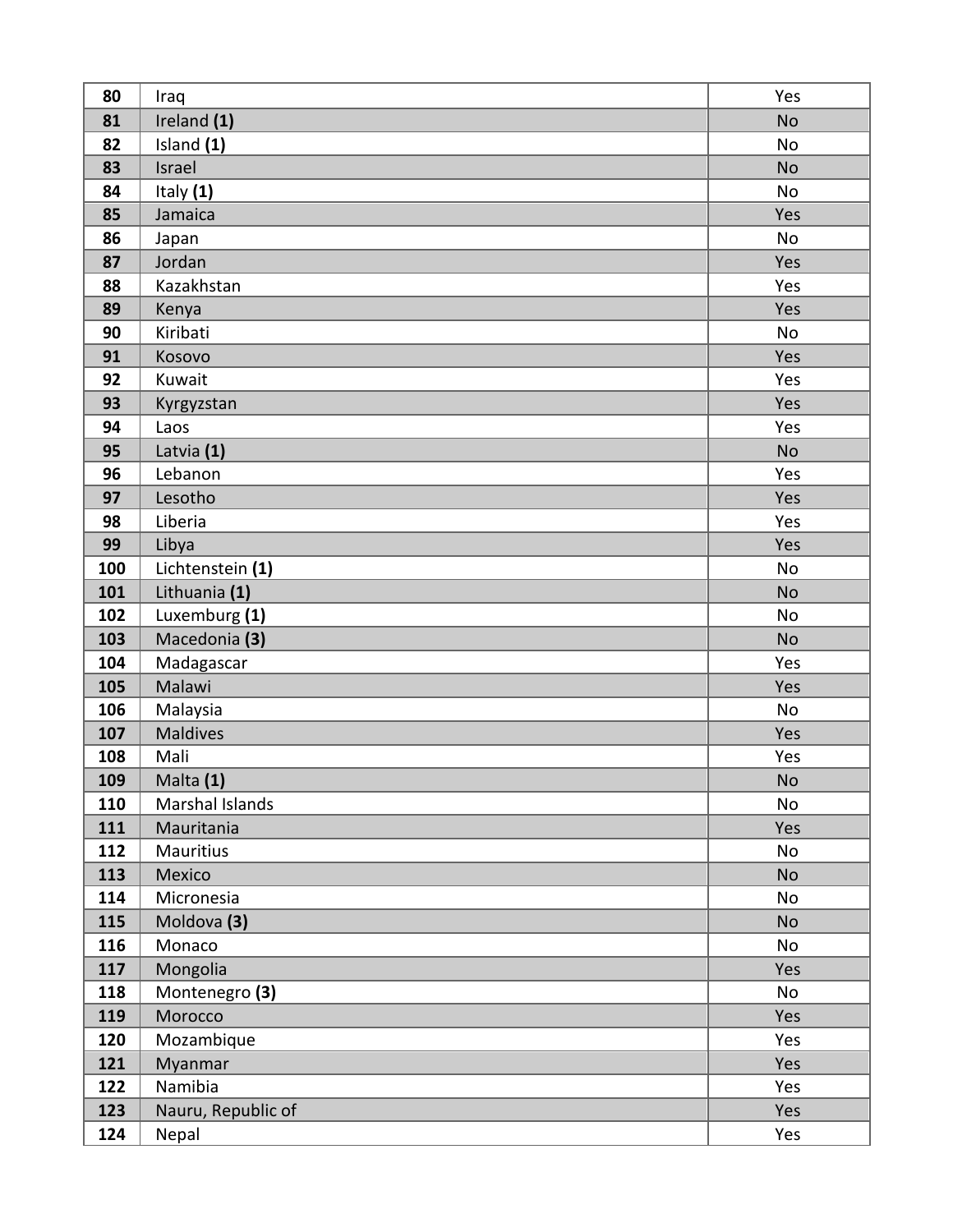| 125 | Netherland (1)               | <b>No</b> |
|-----|------------------------------|-----------|
| 126 | New Zealand                  | <b>No</b> |
| 127 | Nicaragua                    | <b>No</b> |
| 128 | Niger                        | Yes       |
| 129 | Nigeria                      | Yes       |
| 130 | Norway (1)                   | <b>No</b> |
| 131 | Oman                         | Yes       |
| 132 | Pakistan                     | Yes       |
| 133 | Palau                        | <b>No</b> |
| 134 | Palestinian Authority        | Yes       |
| 135 | Panamas                      | <b>No</b> |
| 136 | Papua New Guinea             | Yes       |
| 137 | Paraguay                     | <b>No</b> |
| 138 | Peru                         | <b>No</b> |
| 139 | Philippines                  | Yes       |
| 140 | Poland (1)                   | <b>No</b> |
| 141 | Portugal (1)                 | <b>No</b> |
| 142 | <b>Puerto Rico</b>           | <b>No</b> |
| 143 | Qatar                        | Yes       |
| 144 | Republic of Korea            | <b>No</b> |
| 145 | Romania (1)                  | <b>No</b> |
| 146 | Russia                       | Yes       |
| 147 | Rwanda                       | Yes       |
| 148 | Saint Kitts and Nevis        | <b>No</b> |
| 149 | Saint Lucia                  | <b>No</b> |
| 150 | Saint Vincent and Grenadines | <b>No</b> |
| 151 | Samoa                        | <b>No</b> |
| 152 | San Marino                   | <b>No</b> |
| 153 | Sao Tome and Principe        | Yes       |
| 154 | Saudi Arabia                 | Yes       |
| 155 | Senegal                      | Yes       |
| 156 | Serbia (4)                   | No        |
| 157 | Seychelles                   | <b>No</b> |
| 158 | Sierra Leone                 | Yes       |
| 159 | Singapore                    | No        |
| 160 | Slovakia (1)                 | No        |
| 161 | Slovenia (1)                 | <b>No</b> |
| 162 | Solomon Islands              | No        |
| 163 | Somalia                      | Yes       |
| 164 | South Africa                 | Yes       |
| 165 | Spain (1)                    | <b>No</b> |
| 166 | Sri Lanka                    | Yes       |
| 167 | Sudan                        | Yes       |
| 168 | Surinam                      | Yes       |
| 169 | Swaziland                    | Yes       |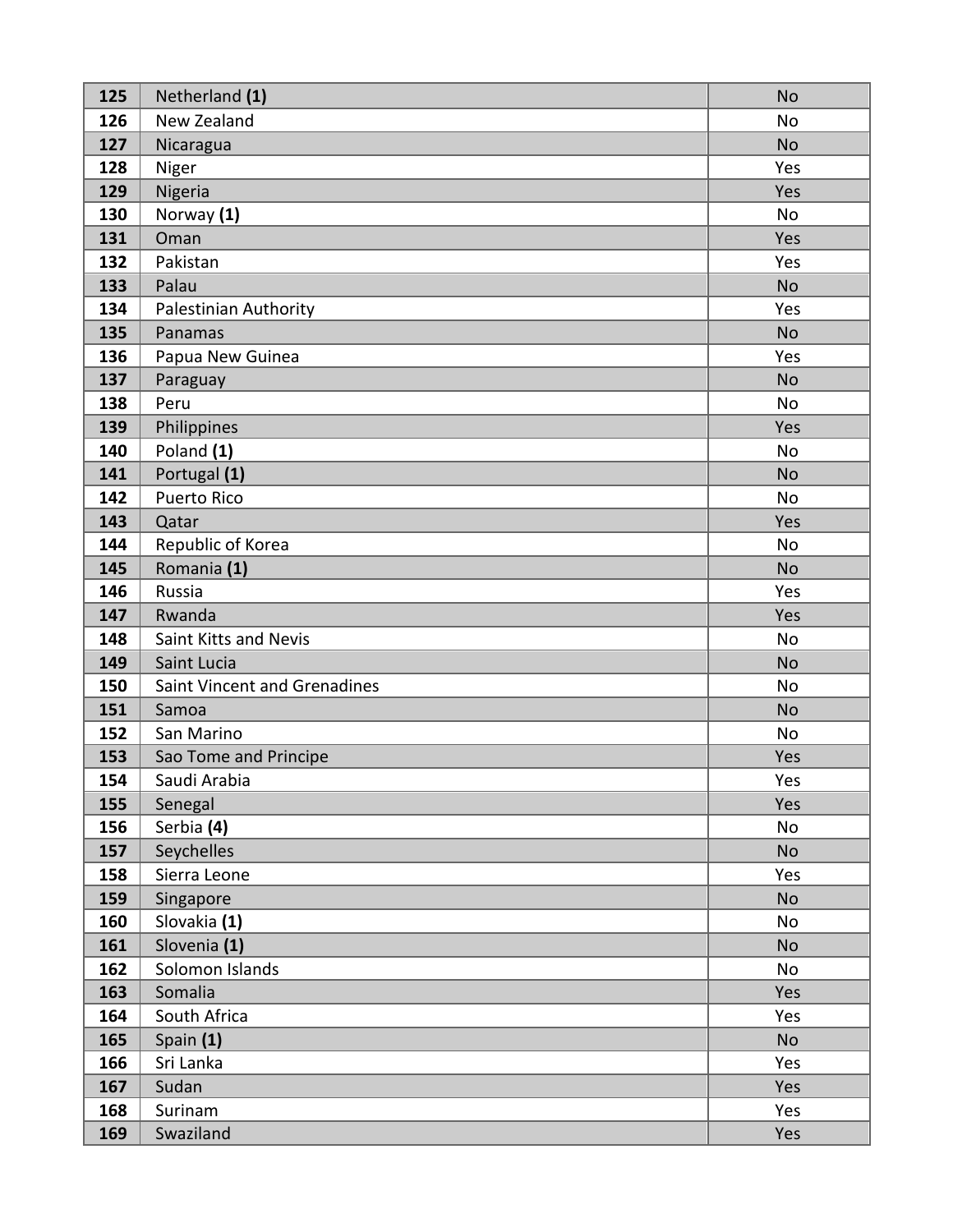| 170 | Sweden (1)                  | <b>No</b> |
|-----|-----------------------------|-----------|
| 171 | Switzerland (1)             | <b>No</b> |
| 172 | Syria                       | Yes       |
| 173 | Taiwan                      | <b>No</b> |
| 174 | Tajikistan                  | Yes       |
| 175 | Tanzania                    | Yes       |
| 176 | Thailand                    | Yes       |
| 177 | Timor-Leste                 | <b>No</b> |
| 178 | Togo                        | Yes       |
| 179 | Tonga                       | <b>No</b> |
| 180 | Trinidad and Tobago         | <b>No</b> |
| 181 | Tunisia                     | Yes       |
| 182 | Turkey (2)                  | Yes       |
| 183 | Turkmenistan                | Yes       |
| 184 | Tuvalu                      | <b>No</b> |
| 185 | Uganda                      | Yes       |
| 186 | Ukraine (3)                 | <b>No</b> |
| 187 | <b>United Arab Emirates</b> | <b>No</b> |
| 188 | United Kingdom              | <b>No</b> |
| 189 | Uruguay                     | <b>No</b> |
| 190 | <b>USA</b>                  | <b>No</b> |
| 191 | Uzbekistan                  | Yes       |
| 192 | Vanuatu                     | <b>No</b> |
| 193 | Vatican City State          | <b>No</b> |
| 194 | Venezuela                   | <b>No</b> |
| 195 | Vietnam                     | Yes       |
| 196 | Yemen                       | Yes       |
| 197 | Zambia                      | Yes       |
| 198 | Zimbabwe                    | Yes       |
|     |                             |           |
|     |                             |           |

**(1)** Citizens of the EU, EEC (Norway, Iceland and Lichtenstein) and Switzerland are exempted from the requirement to have a long-term visa and from the requirement to have "work permit" when staying in Bulgaria for the period of more than 90 days.

**(2)** Citizens of the Republic of Turkey holding valid regular passports and visas issued by the Member States of the Convention implementing the Schengen Agreement or of the European Union, or residence permits issued by the Member States of the Convention implementing the Schengen Agreement or of the European Union, Switzerland or Liechtenstein, may enter the territory of the Republic of Bulgaria and transit there through without visas for up to 5 (five) days, where their transit is from the Republic of Turkey to the state which issued the visa or residence permit, as well as in case of transit from such state to the Republic of Turkey. Nationals of Turkey, holders of special passports are not visa exempt.

**(3)** Only holders of biometric passports are exempt from the visa obligation. Holders of nonbiometric passports still require a visa in which case the visa facilitation agreements apply.